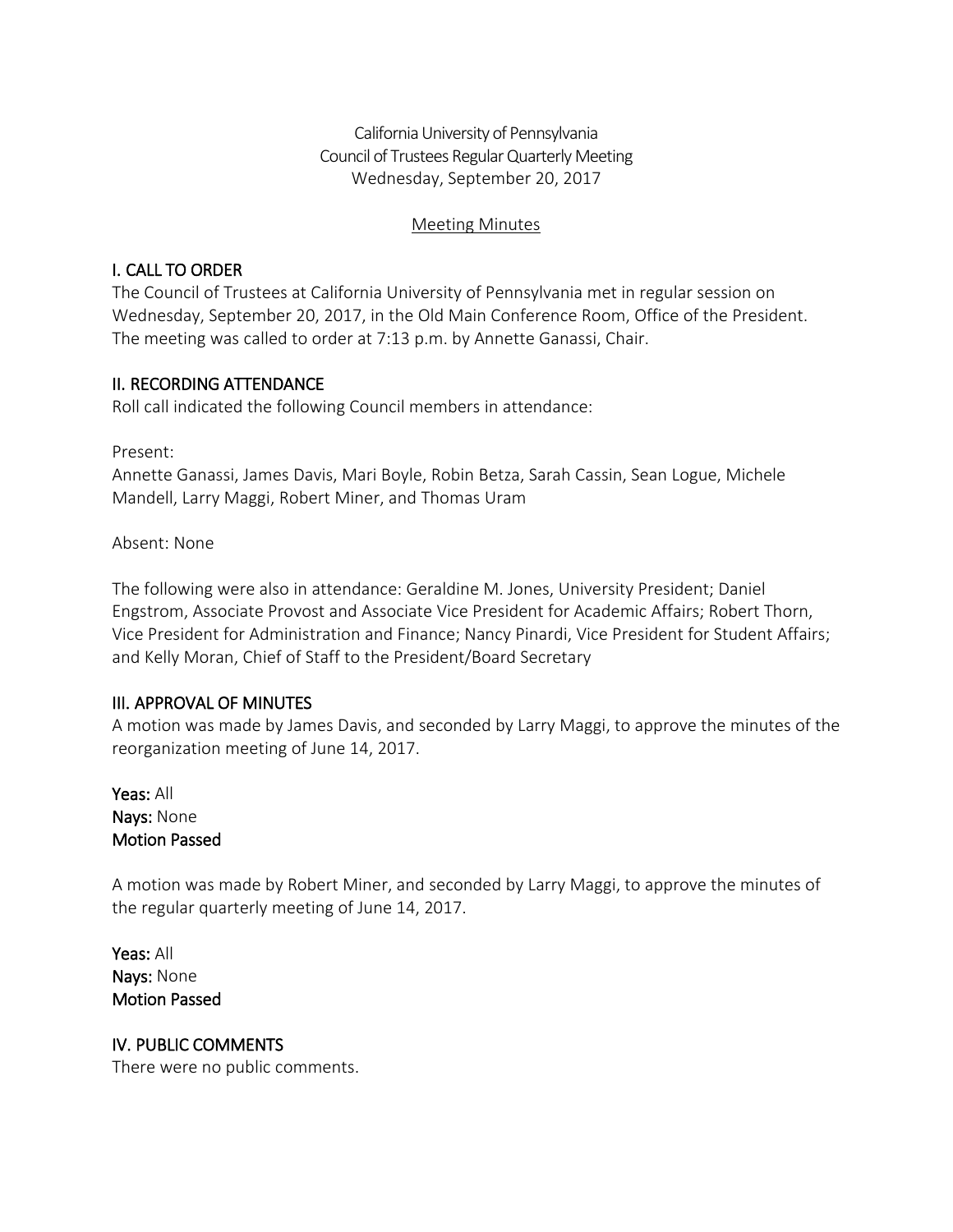### V. APSCUF COMMENTS

APSCUF President, Barbara Hess, addressed the Council and thanked the President and administration for working with APSCUF over the summer to take the possibility of faculty layoffs off the table. The outcome has improved the atmosphere on campus and faculty morale is much higher than it had been.

## VI. CHAIRMAN'S REPORT

Chairman Annette Ganassi reviewed the proposed committee assignments for 2017-2019 which go into effect with the planning and preparation for the December quarterly meeting.

## VII. PACT UPDATE

Trustee Michelle Mandell reported on the upcoming PACT 2017 Fall Workshop scheduled for October 17, 2017, at Dixon University Center. There will be several key topics including free speech. Trustee Mandell encouraged board members to attend.

## VIII. UNIVERSITY PRESIDENT'S REPORT

President Jones reported the headcount stands at 7,788, an increase of 3.1% compared to last fall. Headcounts for freshmen, transfers and graduate students are all higher than last year and have reversed a five-year trend. President also reported that Cal U ended the 2016-2017 fiscal year with a balanced budget. The university was able to add about \$500,000 to both its Education and General (E&G) and Physical Plant fund reserves. Over the past two years, Cal U has achieved nearly \$7 million in operational savings and anticipate a further \$2 million in savings during the current academic year.

### Honorary Doctorate Recommendation

A motion was made by James Davis, and seconded by Larry Maggi, to approve an Honorary Doctoral Degree of Public Service for Thomas Joseph Ridge, in recognition of his significant personal and professional achievements and in gratitude for his contributions to, and ongoing efforts on behalf of the Commonwealth of Pennsylvania and our country.

Yeas: All Nays: None Motion Passed

# IX. COMMITTEE REPORTS

### A. Academic Affairs

In Provost Barnhart absence, Dr. Daniel Engstrom provided a quarterly update to the Council.

### 1. Informational Items

Dr. Engstrom provided additional enrollment details and praised the turnaround as a campus-wide effort. The University has made changes beginning with the initial outreach to prospective students and continuing through every step of the admissions and financial aid awarding process. Academic Services keeps in contact with students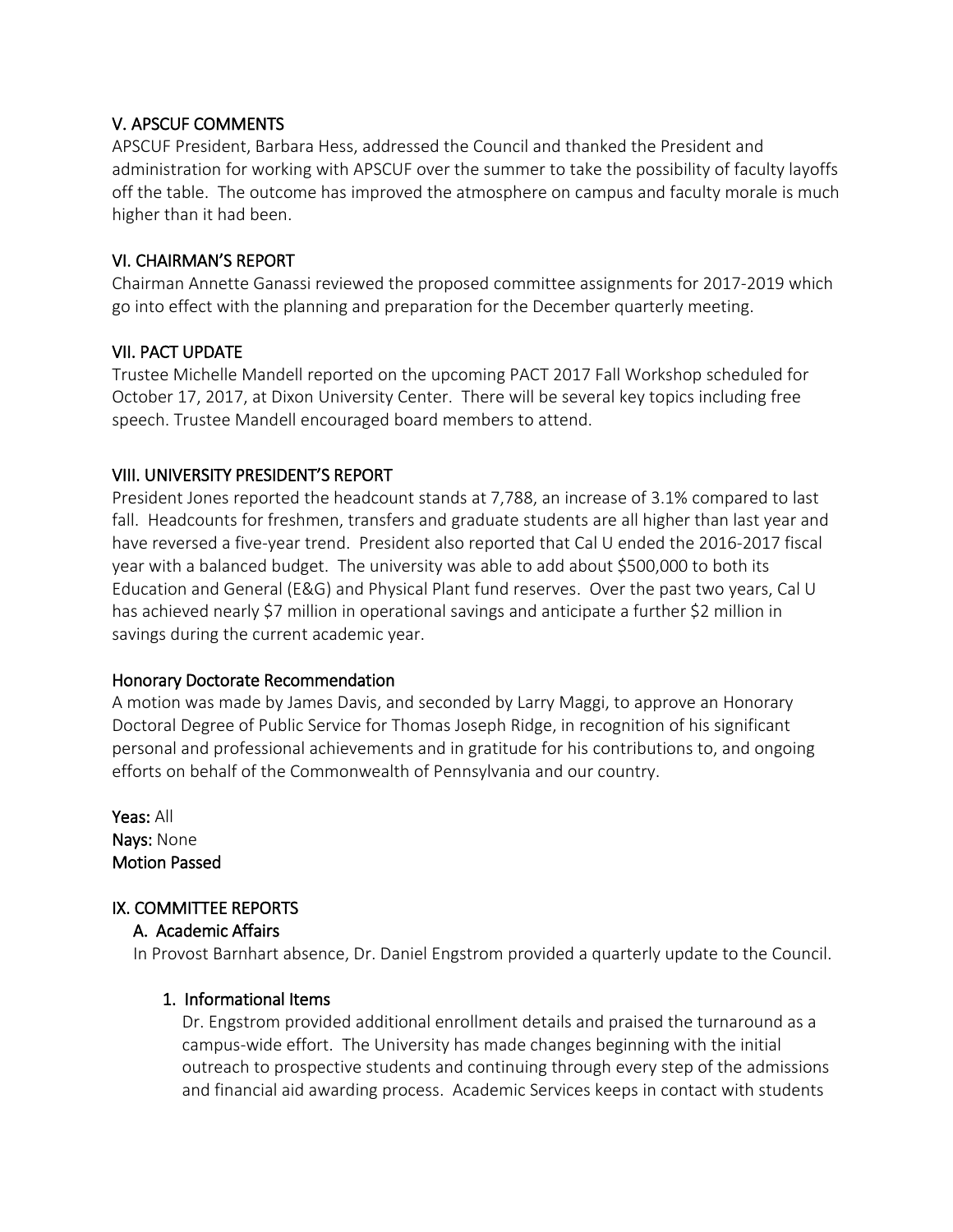throughout their entire college experience and provides the support needed to earn a degree. Engstrom also noted five new faculty members were hired for fall.

#### B. Administration & Finance

Vice President Thorn provided a quarterly update to the Council.

#### 1. Quarterly Contracts and Purchases

A motion was made by Larry Maggi, and seconded by Michele Mandell, to approve the quarterly contracts and purchases negotiated or awarded by the President or her designee, as well as all contracts for consultative services for the period of April 21, 2017 through July 20, 2017.

Yeas: All Nays: None Motion Passed

#### 2. 2017-2018 University Budget Approval Review

A motion was made by Michele Mandell, and seconded by Thomas Uram, to approve the 2017-2018 University Budget.

Yeas: All Nays: None Motion Passed

### 3. Informational Items

A \$10.9 million renovation has begun in Coover Hall, which houses classrooms and science labs. The project is scheduled for completion in spring 2019. The roof of Old Main Hall is being replaced using Key 93 funds, and the job should be finished by December. A complete re-grading of Lilley Field, home of the Cal U softball, will begin this spring to assure the safety of student-athletics.

### D. Student Affairs

Vice President Pinardi provided a quarterly update to the Council.

### 1. Student Code of Conduct

A motion was made by Larry Maggi, and seconded by Michele Mandell, to approve the revisions to the Student Code of Conduct, as presented to the Council of Trustees.

 Yeas: All Nays: None Motion Passed

Note: Trustee Miner departed the meeting at 8:13p.m.